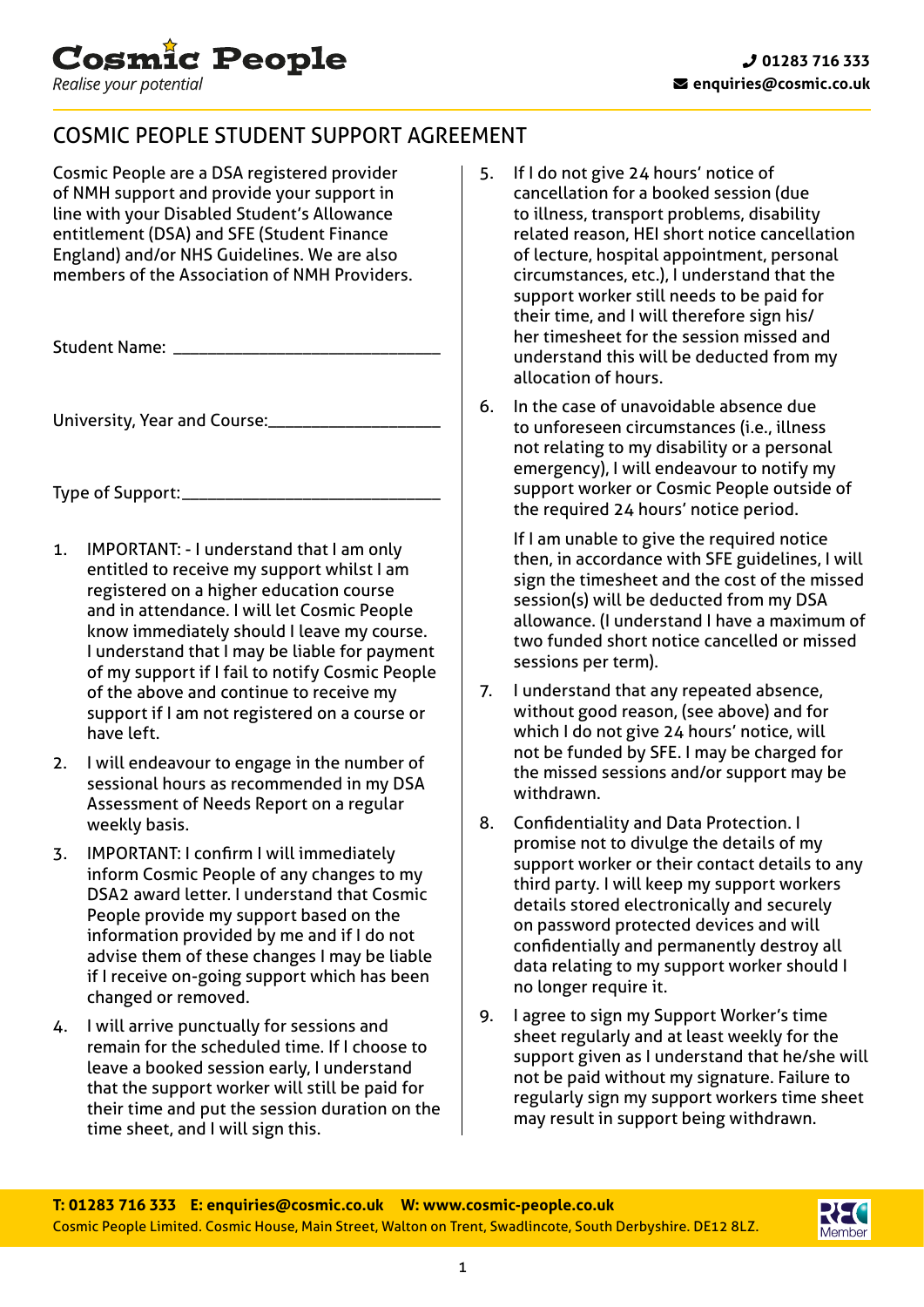# COSMIC PEOPLE STUDENT SUPPORT AGREEMENT (CONTINUED)

10. I recognise that my support worker is there to support me and not to give input to my coursework and studies.

**Cosmic People** 

Realise your potential

- 11. I understand that overall responsibility for my assignments, submissions, course content, including proof reading and referencing, lies with me and my support worker assists in the development of these skills. My study skills sessions are not a proof- reading service and I will not email work to my tutor and expect this to be read and amended in advance of a session.
- 12. If I don't turn up to the booked session at the agreed time, without prior notice, I understand that the tutor will wait for 15 minutes from the time of the appointment and attempt to contact me. After 15 minutes, he/she is entitled to leave the session, but it may still be classed as a missed session.
- 13. One to one support should be provided in a comfortable and confidential location and take into account my requirements. I should be happy with the location of the support and I understand that there are options available that I can request, such as a private room.
- 14. Specialist one to one support should never be provided in a public area such as a café.
- 15. I understand that any support provided in an off-campus location such as my home will require a risk assessment.
- 16. I understand that I can access my support remotely via Video call, telephone or chat box.
- 17. I will confine my support to agreed session times and understand that having the support worker's phone number is to enable me to rearrange or cancel an appointment and should not be used for any other reason outside of session times.
- 18. It is a DSA requirement that I reply to confirm attendance and acknowledgement of my first booked specialist one to one support session.
- 19. I understand that I can request breaks during my support session and should not receive

a support session for more than a two-hour period without a break and this must be detailed on the time sheet.

20. Specialist one to one study skills support is most effective if I bring relevant documents to the sessions such as my course guide, module handbook, previous assignments or current work.

## **BOOKED SESSIONS**

- 21. I understand that a booked session is where I have agreed a date, time and location to next meet my support worker.
- 22. A booked session reminder is arranged between myself and my support worker where I will be reminded of the booked session 24 hours in advance by my preferred method of contact.

## **APPLYING FOR ADDITIONAL HOURS**

23. In the event of wishing to apply for additional hours, I will need to contact my Needs Assessor directly to request this.

 I will also inform my support worker as I understand they may need to advise Cosmic People and may also provide a supporting statement to assist my request.

## **CANCELLATION POLICY**

- 24. If I wish to cancel a session with my support worker, I will aim to cancel this at least 24 hours in advance of my agreed booked session time to avoid any short notice cancellation as detailed above.
- 25. I understand that if I fail to cancel my support session or fail to attend a session without at least 24 hours' notice a missed session time sheet for the support may be submitted by my support worker. A maximum of two missed or cancelled sessions per term only can be submitted by my support worker and this will be deducted from my allocation of hours.
- 26. I understand that if I fail to attend or cancel booked sessions on a regular basis, and without a valid reason, my support may be withdrawn.